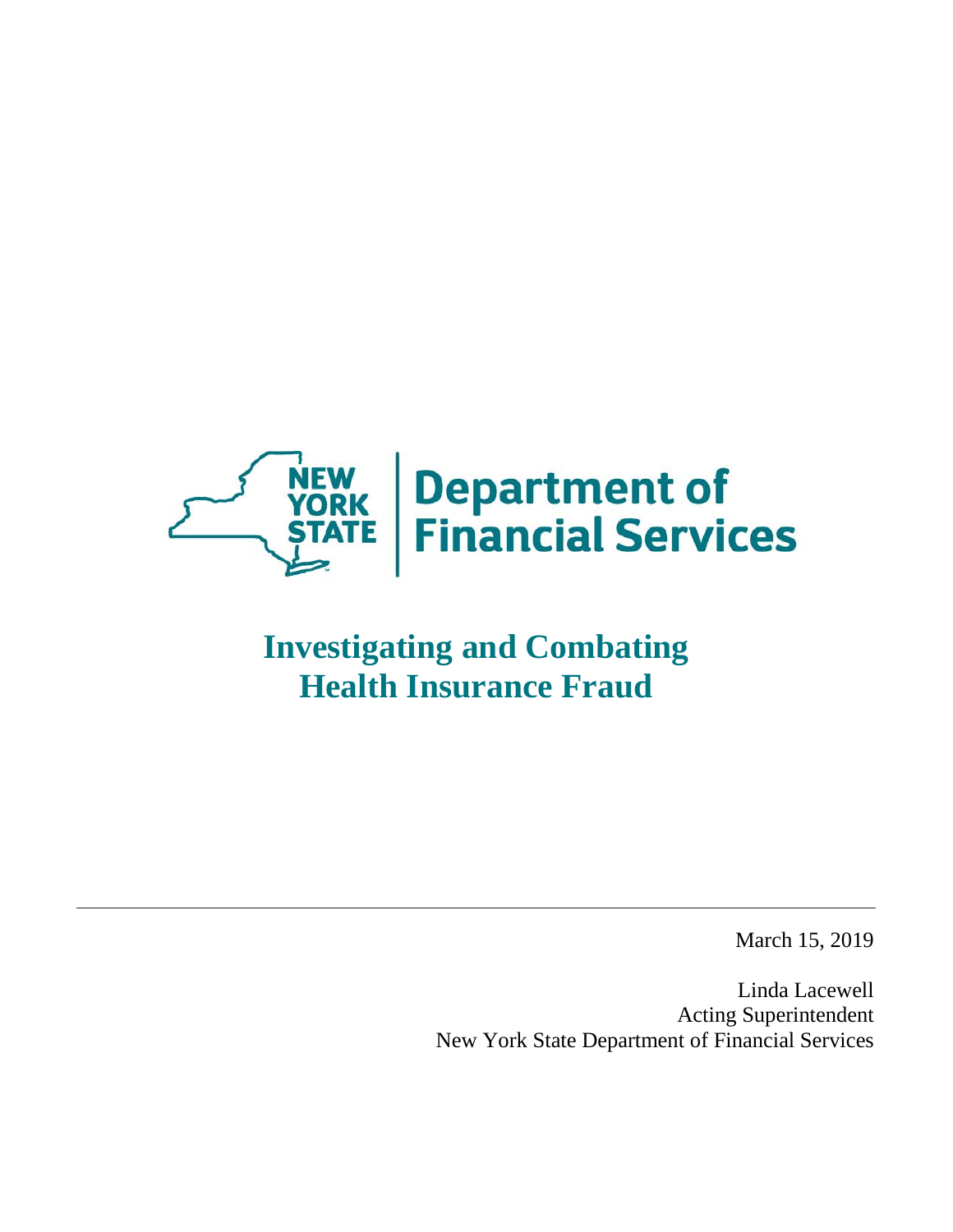## **Table of Contents**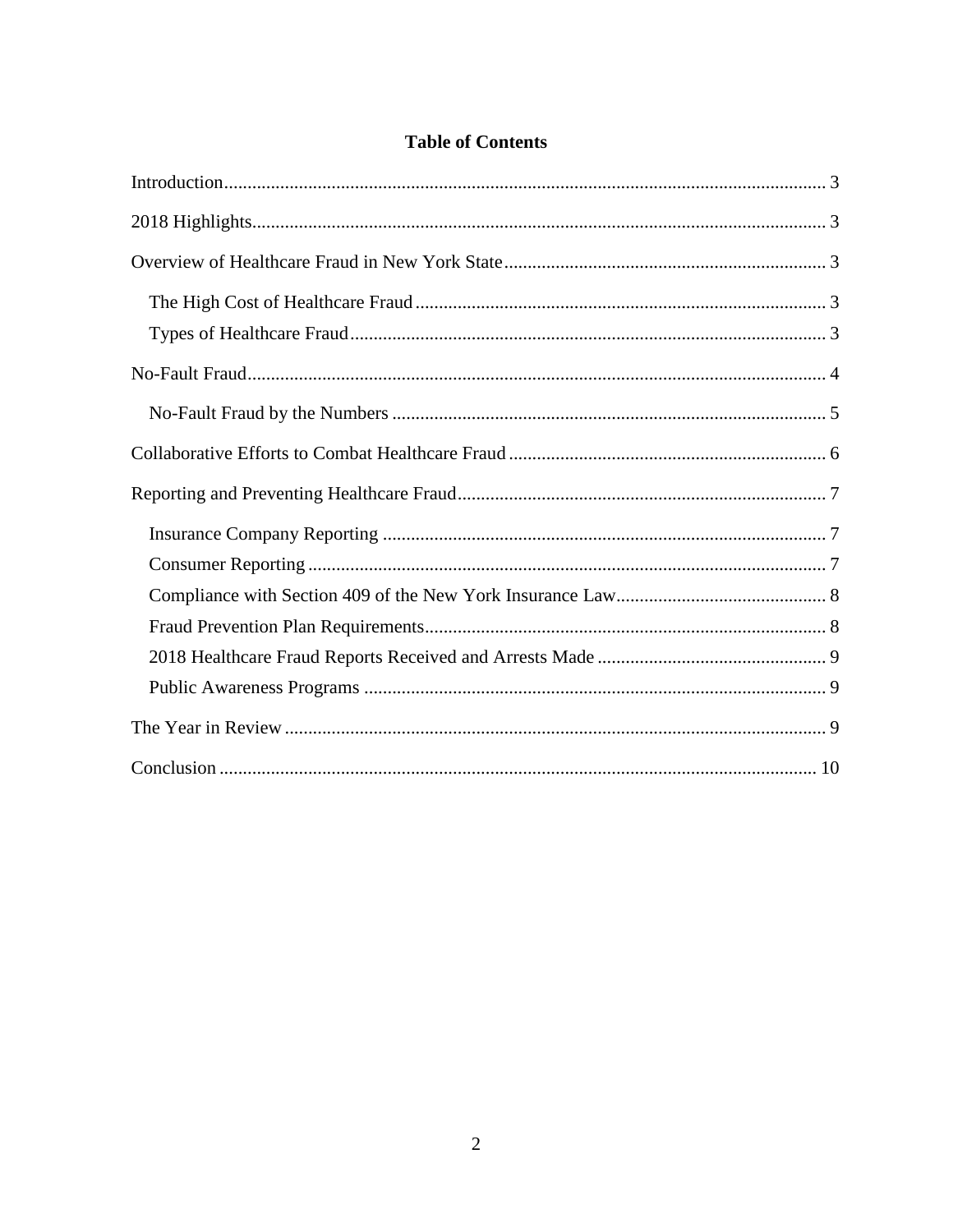## <span id="page-2-0"></span>**Introduction**

This report, required under Section 409(c) of the Financial Services Law, summarizes the 2018 activities of the Department of Financial Services ("DFS") in combating health insurance fraud.

## <span id="page-2-1"></span>**2018 Highlights**

DFS's Insurance Frauds Bureau ("Bureau") investigates and combats healthcare fraud, which affects three major types of insurance: accident and health, private disability, and no-fault. The Bureau is headquartered in New York City, with an office in Garden City and five offices across upstate New York: in Albany, Syracuse, Rochester, Buffalo, and Oneonta. The Bureau, working with DFS-regulated entities, has a longstanding commitment to combating insurance fraud and strives to serve the people of New York State. Highlights of the Department's efforts in combating healthcare fraud in 2018 include the following:

- The Bureau opened 75 healthcare fraud investigations that resulted in 91 arrests;
- The Bureau received 16,184 reports of suspected healthcare fraud: 14,459 no-fault reports, 1,562 accident and health insurance reports, and 163 disability insurance reports; $<sup>1</sup>$  $<sup>1</sup>$  $<sup>1</sup>$ </sup>
- Reports of suspected no-fault fraud accounted for 57% of the 25,549 suspected insurance fraud reports received, which represents a 11% increase from the previous year.

## <span id="page-2-2"></span>**Overview of Healthcare Fraud in New York State**

## <span id="page-2-3"></span>**The High Cost of Healthcare Fraud**

Healthcare fraud is a costly and pervasive drain on the national healthcare system. Experts agree that the costs of healthcare fraud are exorbitant; the National Health Care Anti-Fraud Association estimates that losses due to healthcare fraud are in the tens of billions of dollars each year. Combating fraud and abuse helps reduce the escalating costs of healthcare in New York and the United States.

## <span id="page-2-4"></span>**Types of Healthcare Fraud**

As discussed above, healthcare fraud affects three major types of insurance: accident and health, private disability, and no-fault. The more common types of healthcare fraud include:

- Prescription drug diversion and misuse;
- Medical identity fraud;
- Billing for services that were never rendered and products that were not provided;

<span id="page-2-5"></span><sup>&</sup>lt;sup>1</sup> Section 405 of the New York Insurance Law requires insurers to report suspected fraud to the Department.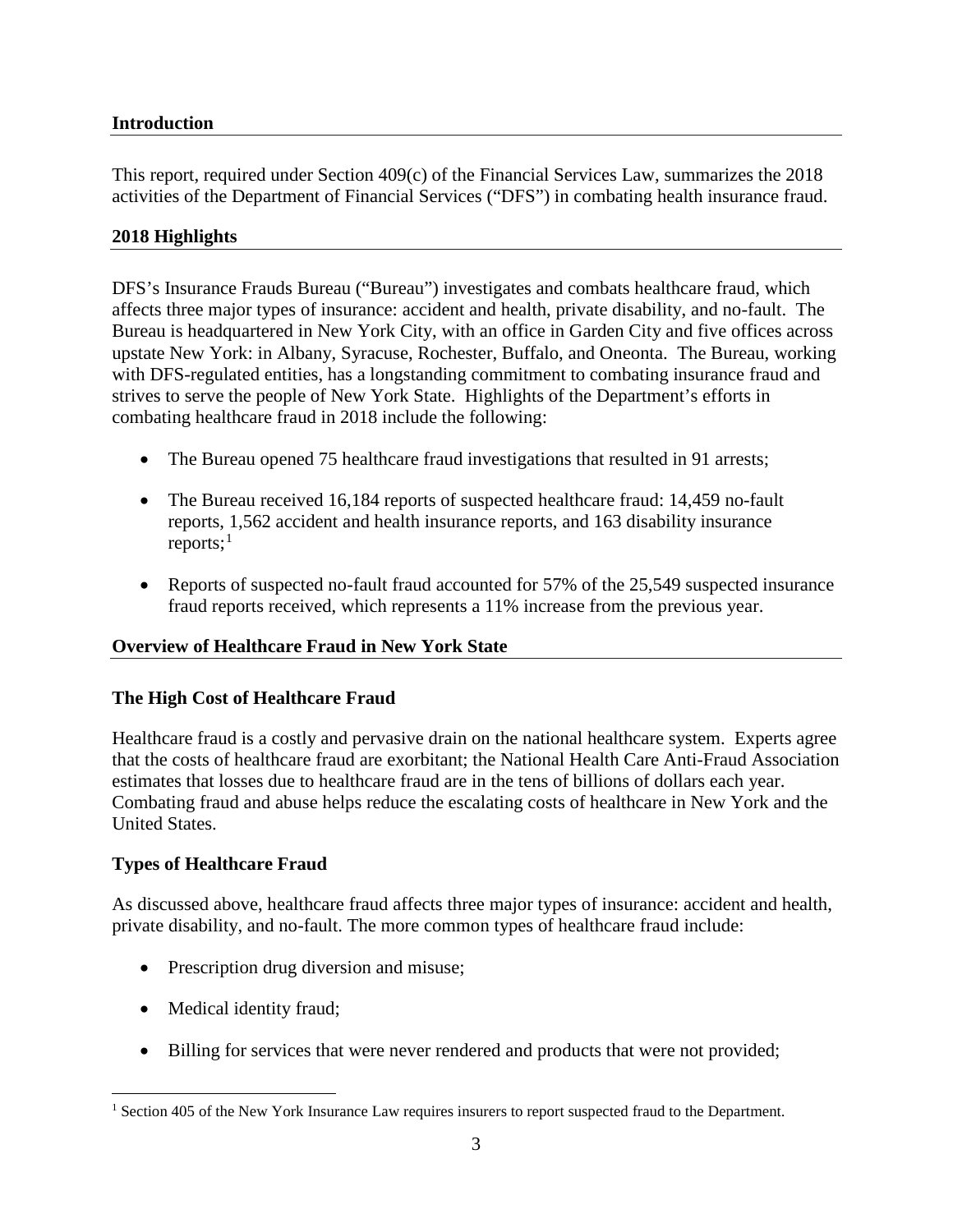- Billing for more expensive procedures or services than were actually provided, commonly known as upcoding;
- Performing medically unnecessary treatments and expensive diagnostic tests for the sole purpose of generating insurance payments;
- Misrepresenting non-covered treatments as medically necessary covered treatments, for example, billing a rhinoplasty (cosmetic nose surgery) as a deviated septum repair to obtain insurance payments;
- Unbundling—billing as if each step of a procedure were a separate procedure;
- Staging or causing auto accidents;
- Filing no-fault claims for nonexistent injuries;
- Filing false or exaggerated medical disability claims;
- Staging slip-and-fall accidents;
- Accepting kickbacks for patient referrals.

In 2018, DFS received numerous reports of suspected fraud containing allegations of medical providers billing for services not rendered and prescribing unnecessary durable medical equipment. Reports of prescription drug diversion and misuse, as well as allegations of disability fraud, remained persistent issues.

#### <span id="page-3-0"></span>**No-Fault Fraud**

<span id="page-3-1"></span>DFS conducted several no-fault investigations in 2018 with other law enforcement agencies, prosecutors' offices, and the National Insurance Crime Bureau ("NICB") that led to the prosecution of a wide range of defendants who, in an organized fashion, are exploiting the nofault system for personal gain. These cases have involved "runners" who stage accidents and refer the phony accident victims to unscrupulous medical clinics and corrupt law firms in exchange for monetary payments. In certain investigations, the defendants used two different scenarios in staging accidents: in the first, drivers intentionally crash into one another and, in the second, the driver of one vehicle causes an accident with an unsuspecting driver. Other no-fault investigations have involved "runners" who solicited victims of motor vehicle accidents at accident scenes to steer them to corrupt medical clinics and coached them to exaggerate and fabricate injuries. Other no-fault investigations involved individuals adding themselves to accident reports when they were not involved in the accident that was the subject of the report.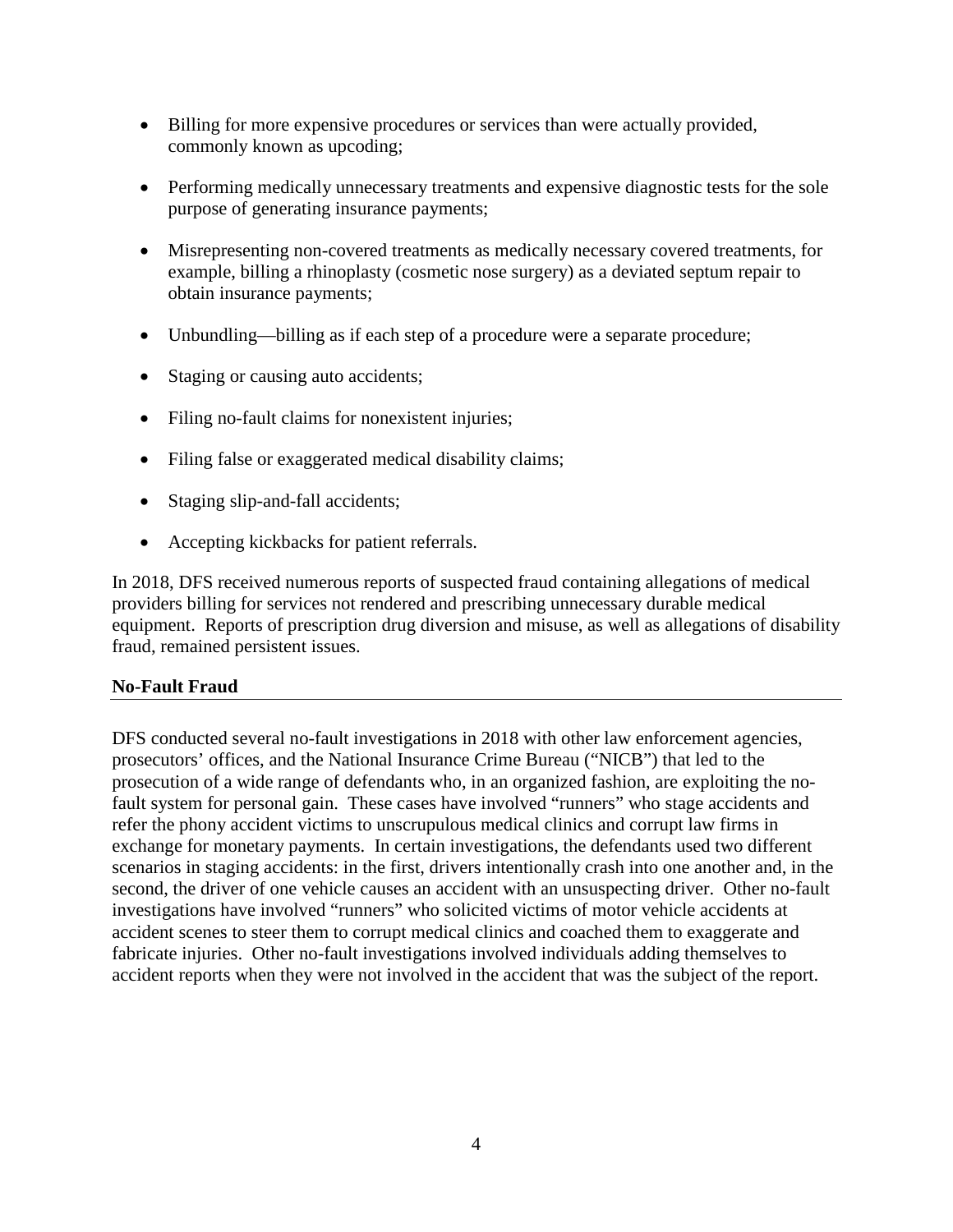## **No-Fault Fraud by the Numbers**

As shown in Figure 1, suspected no-fault fraud reports accounted for 57% of all fraud reports received by DFS in 2018.



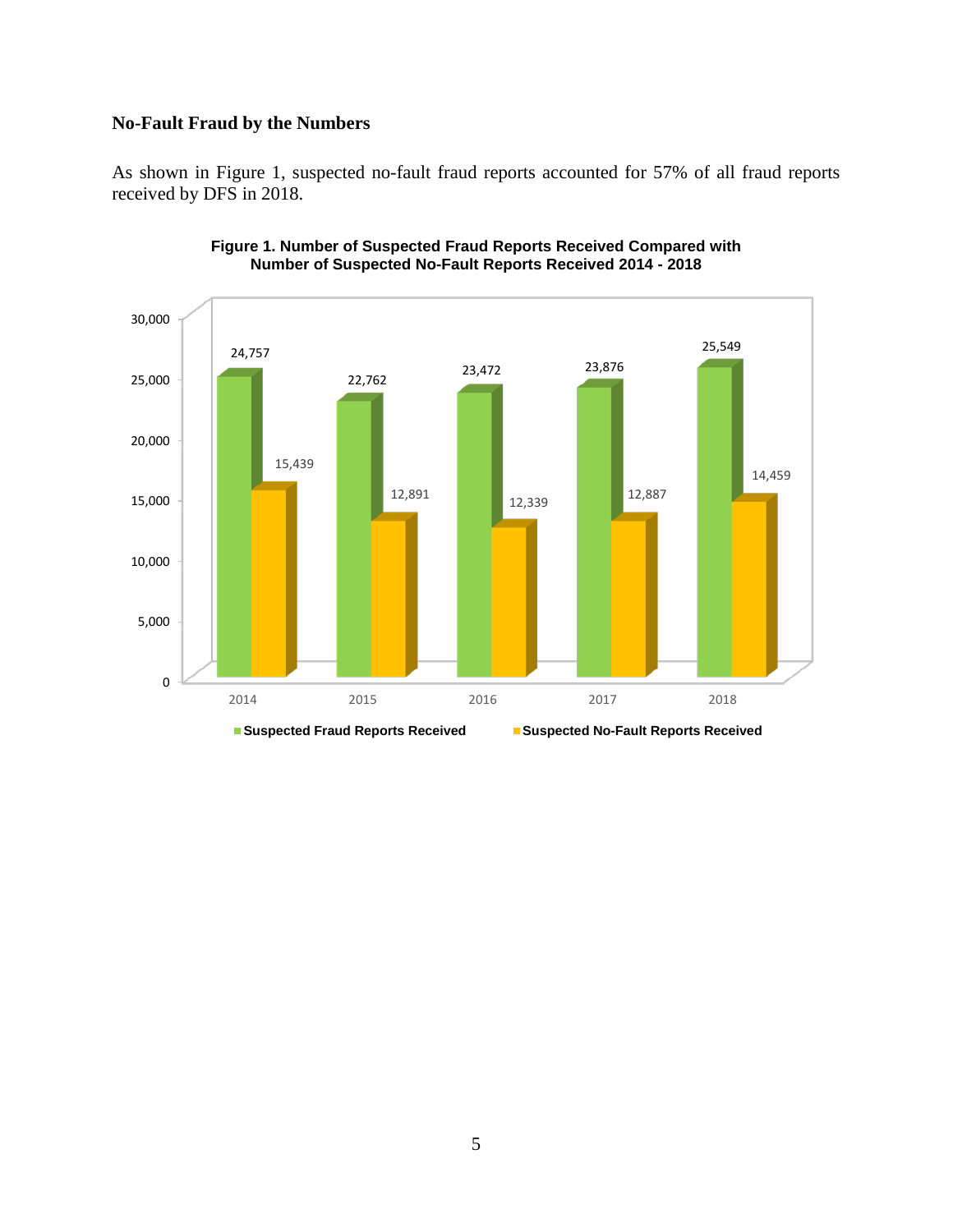As shown in Figure 2, the number of suspected no-fault fraud reports accounted for 89% of all healthcare fraud reports received in 2018 and at least 87% of all healthcare fraud reports received since 2014.



#### **Figure 2. Number of All Suspected HealthCare Fraud Reports Received Compared with Suspected No-Fault Fraud Reports Received 2014 - 2018**

#### <span id="page-5-0"></span>**Collaborative Efforts to Combat Healthcare Fraud**

DFS investigators work closely with the insurance industry and law enforcement agencies at the federal, state, and local levels to combat healthcare fraud schemes. DFS is a member of 10 task forces and working groups designed to foster cooperation and communication among the many law enforcement agencies involved in combating healthcare fraud. Those task forces and working groups include the following:

- Western New York Health Care Fraud Task Force
- Central New York Health Care Fraud Working Group
- Rochester Health Care Fraud Working Group
- FBI New York Health Care Fraud Task Force/Medicare Fraud Strike Force
- New York Anti Car Theft and Fraud Association
- National Insurance Crime Bureau Working Group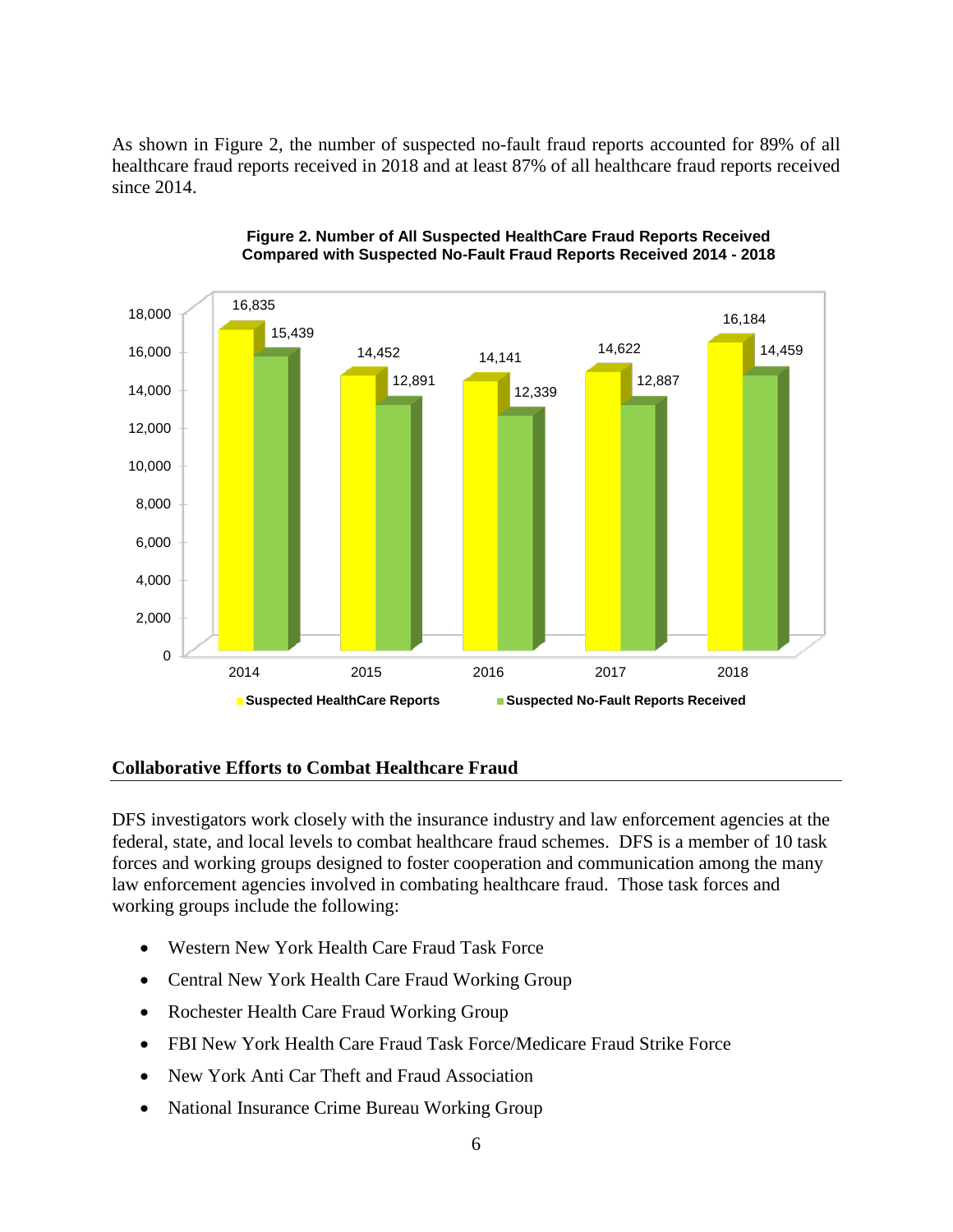- High Intensity Drug Trafficking Area
- Drug Enforcement Administration Tactical Diversion Task Force (Upstate/Downstate)
- Suffolk County District Attorney's Office Insurance Crime Bureau
- New York Alliance Against Insurance Fraud

The DFS Insurance Fraud Bureau's participation in working groups and task forces provides the opportunity for joint investigations, intelligence gathering, effective use of resources, and the study of trends. Several DFS investigators have been assigned to groups and task forces, and partner with other members investigating cases involving healthcare fraud. An example of successful collaboration is the DFS's participation in the Drug Enforcement Administration Tactical Diversion Task Force ("Diversion Task Force"), which investigates organized drug diversion schemes.

In October 2018, the DFS Insurance Frauds Bureau, as a member of the Drug Enforcement Administration's (DEA) Tactical Diversion Task Force, arrested a medical assistant and charged her with illegal distribution of a controlled substance (oxycodone) and healthcare fraud. Information was developed from DEA confidential sources that alleged the medical assistants were providing prescriptions for a controlled substance (oxycodone) without medical necessity in two locations, one in the Bronx and one in Brooklyn.

## <span id="page-6-0"></span>**Reporting and Preventing Healthcare Fraud**

## <span id="page-6-1"></span>**Insurance Company Reporting**

Under Section 405 of the New York Insurance Law, insurers are required to report suspected insurance fraud to DFS. The Department's web-based case management system, known as the Fraud Case Management System ("FCMS"), allows insurers to submit reports of suspected fraud electronically. In 2018, insurers electronically submitted approximately 96% of the 25,549 fraud reports that DFS received.

The benefits of the FCMS to insurers include automatic acknowledgment of receipt of fraud reports and notification of case assignments and eventual case disposition. Insurers also benefit from online help screens and an online manual of operations, as well as search and crossreference features.

#### <span id="page-6-2"></span>**Consumer Reporting**

DFS encourages consumers to report suspected fraud and maintains a toll-free hotline to facilitate reporting. Consumers may call 1-888-FRAUDNY (1-888-372-8369) for information about insurance fraud and how to report it. DFS recorded an average of 22 calls per month in 2018. The "Consumers" section of DFS's website also includes a link to a fraud reporting form and instructions for how to report fraud.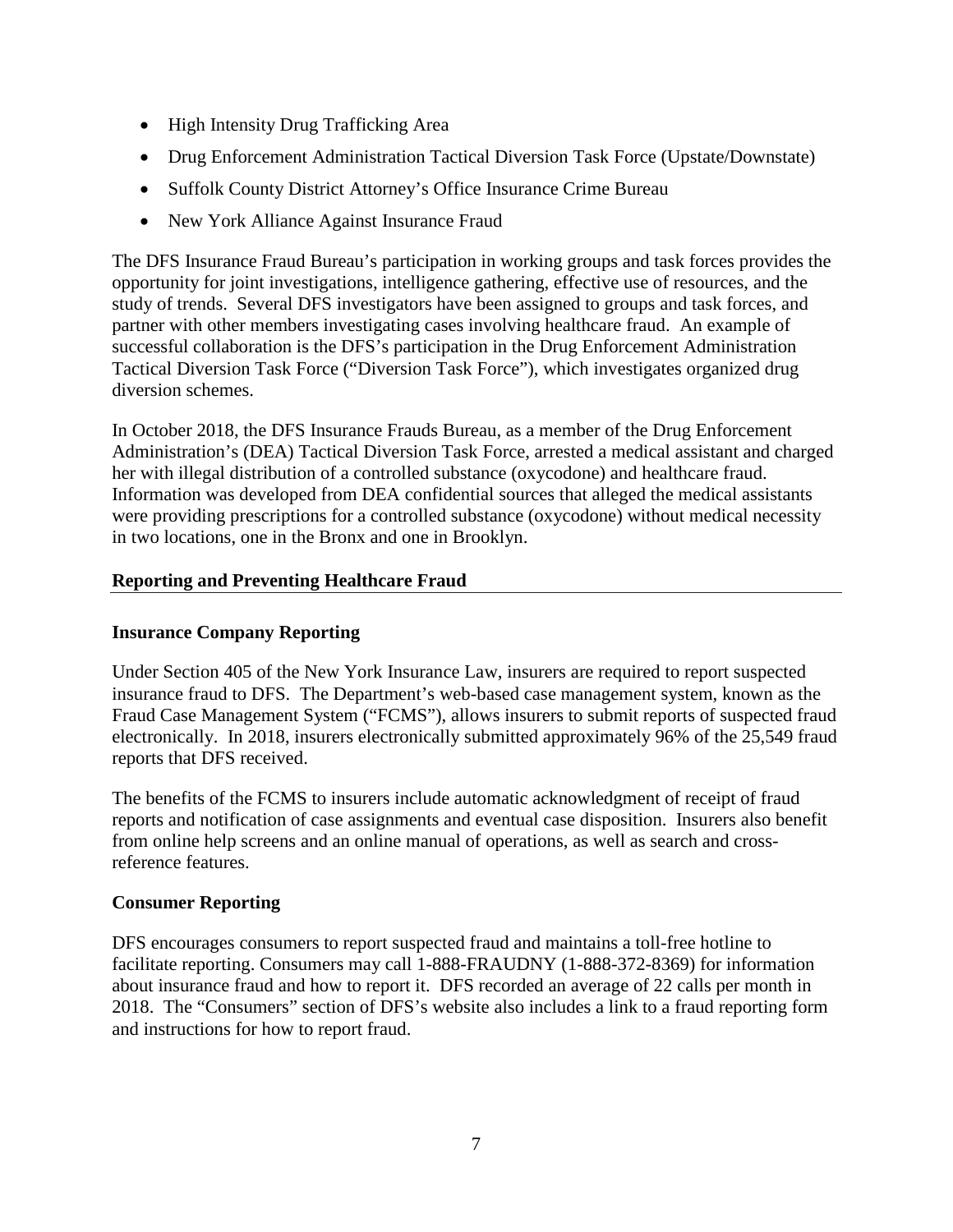## <span id="page-7-0"></span>**Compliance with Section 409 of the New York Insurance Law**

Section 409 of the New York Insurance Law requires insurers that write at least 3,000 individual accident and health, workers' compensation, or automobile policies, or group policies that cover at least 3,000 individuals issued in or issued for delivery annually in New York, to submit to DFS a Fraud Prevention Plan for the detection, investigation, and prevention of insurance fraud. Licensed health maintenance organizations ("HMOs") with at least 60,000 enrollees also must submit a Fraud Prevention Plan. Plans must provide for a full-time Special Investigations Unit (SIU), as well as specific staffing levels within the SIU. Health insurance providers writing 3,000 or more policies per year (the threshold number to require an SIU, an SIU Annual Report, and a Fraud Prevention Plan) are in compliance.

## <span id="page-7-1"></span>**Fraud Prevention Plan Requirements**

Section 409 specifies information that must be included in Fraud Prevention Plans. For example, a plan must provide for an SIU that is separate from claims and underwriting, and must include details regarding the staffing and other resources dedicated to the SIU. To be designated an SIU investigator, individuals must meet certain educational and/or professional experience criteria enumerated in Section 409 and Department Regulation 95.

Section 409 and Regulation 95 also require that all Fraud Prevention Plans include the following information and/or procedures:

- Interface or interaction of SIU with law enforcement and prosecutorial agencies;
- Coordination with other units of the insurer for the investigation and initiation of civil actions based on information received by or through the SIU;
- Development of a "fraud detection and procedures" manual to assist in the detection and elimination of fraudulent activity;
- Objective criteria for the level of staffing and resources devoted to the SIU;
- In-service training of investigative, claims, and underwriting personnel in identification and evaluation of insurance fraud;
- Development of a public awareness program focused on the cost and frequency of insurance fraud and the methods by which the public can assist in preventing fraud.

In 2018, there were 66 insurer SIUs committed to investigating health fraud in New York State that were housed within accident and health insurers, HMOs, life insurers, nonprofit medical, and dental indemnity and health service corporations. In addition, 16 property and casualty insurers writing accident and health insurance had approved SIUs during 2018.

Health and life insurers reported \$332 million in savings resulting from SIU investigations in 2017 (the most recent year for which data are available). Health and life insurers reported \$31 million in recoveries from SIU investigations. In addition, two property and casualty insurers writing accident and health insurance reported \$134,700 in savings.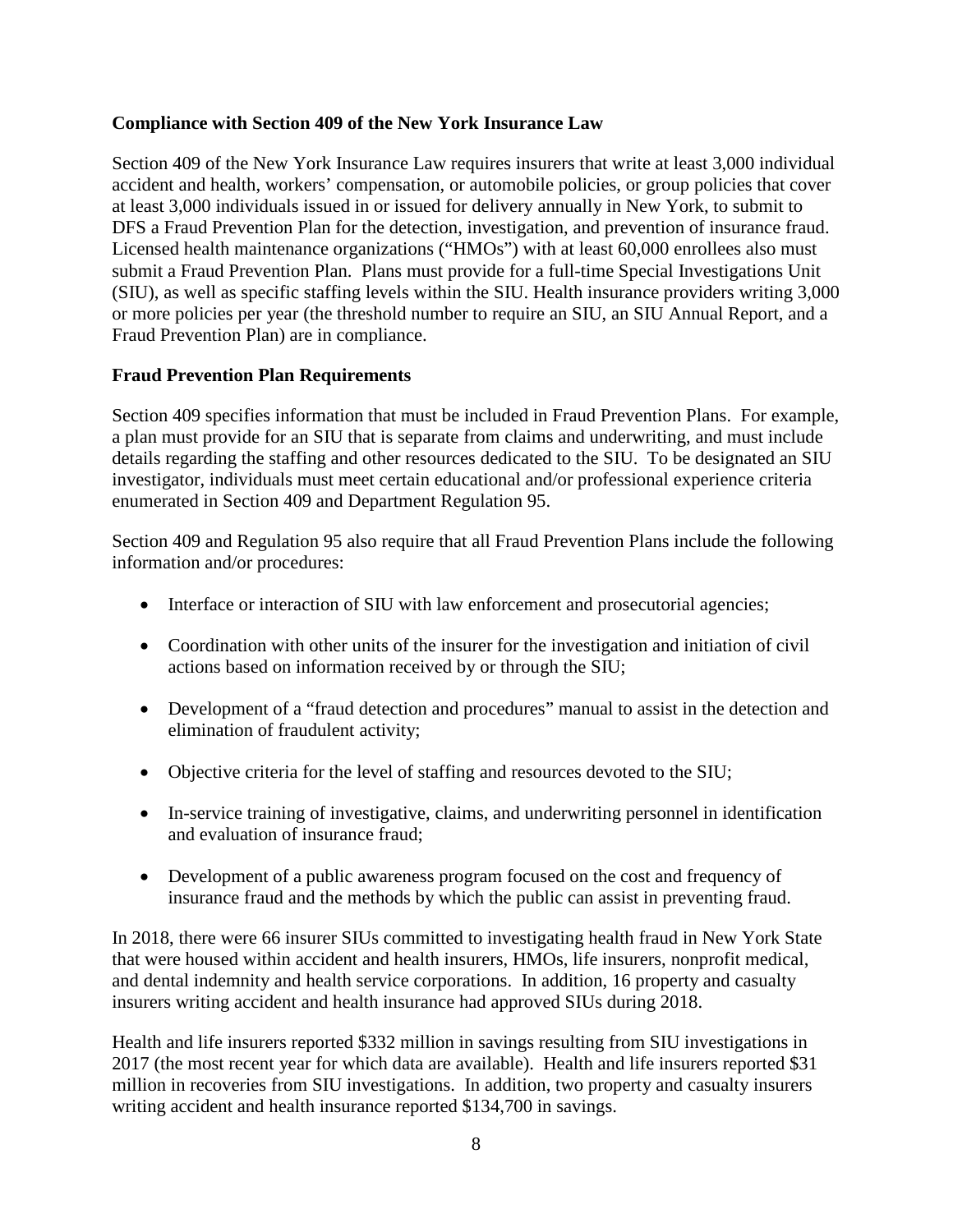DFS monitors insurer compliance with Section 409 through the analysis of data provided by insurers in annual SIU Reports. DFS may perform field examinations of insurer SIUs to assess compliance with Section 409, other sections of Article 4 of the New York Insurance Law, and Regulation 95.

## <span id="page-8-0"></span>**2018 Healthcare Fraud Reports Received and Arrests Made**

DFS received 16,184 reports of suspected healthcare fraud during 2018: 1,562 involved accident and health insurance, 163 involved disability insurance, and 14,459 involved no-fault. DFS opened 75 healthcare fraud cases for investigation. Of those, 28 involved accident and health insurance, and 47 involved no-fault insurance. DFS investigations resulted in 91 arrests in 2018.

## <span id="page-8-1"></span>**Public Awareness Programs**

New York Insurance Law requires that Fraud Prevention Plans address insurers' efforts to increase public awareness of the cost and frequency of fraudulent activities and the methods of preventing fraud. The New York Alliance Against Insurance Fraud and the National Health Care Anti-Fraud Association carry out advertising campaigns via newspapers, radio, television, and billboards targeting insurance consumers on behalf of HMOs and insurers of health products. The National Health Care Anti-Fraud Association conducted public awareness programs for HMOs and insurers of health products on behalf of 18 entities with Fraud Prevention Plans on file. In 2018, there were 40 HMOs, health insurers, or health insurer groups (an organization comprising affiliated insurers) with Fraud Prevention Plans on file that participated in the New York Alliance Against Insurance Fraud program. In addition, two individual insurance companies have ongoing programs to heighten awareness and reduce public tolerance for insurance fraud. As a result, these anti-fraud messages reach millions of New Yorkers each year.

## <span id="page-8-2"></span>**The Year in Review**

Summarized below are some of the major healthcare fraud investigations conducted by the Bureau during the past year, to the extent that information is public. The Department has pending numerous other, confidential, investigations of healthcare fraud.

- The DFS Insurance Frauds Bureau, in a joint investigation with the Eastern District and the FBI, arrested a Central Islip chiropractor in September 2018, charging him with healthcare fraud. The indictment alleges that the chiropractor billed Anthem Blue Cross Blue Shield over \$2 million for healthcare services that were never performed. The chiropractor hired medical doctors for part-time work and then billed Anthem Empire Blue Cross Blue Shield under the taxpayer identification numbers of those doctors for osteopathic manipulation and other services purportedly provided to beneficiaries. Between December 2003 and September 2014, the chiropractor was paid over \$2 million for fraudulent claims filed with Anthem Blue Cross Blue Shield, billing for medical services that he knew the doctors had not provided. The chiropractor was arrested in Texas, and arraigned in the U.S. Attorney's Office for the Eastern District of New York.
- The DFS Insurance Frauds Bureau, in a joint investigation with the FBI, investigated a psychiatrist employed in private practice and by the Canandaigua Veterans